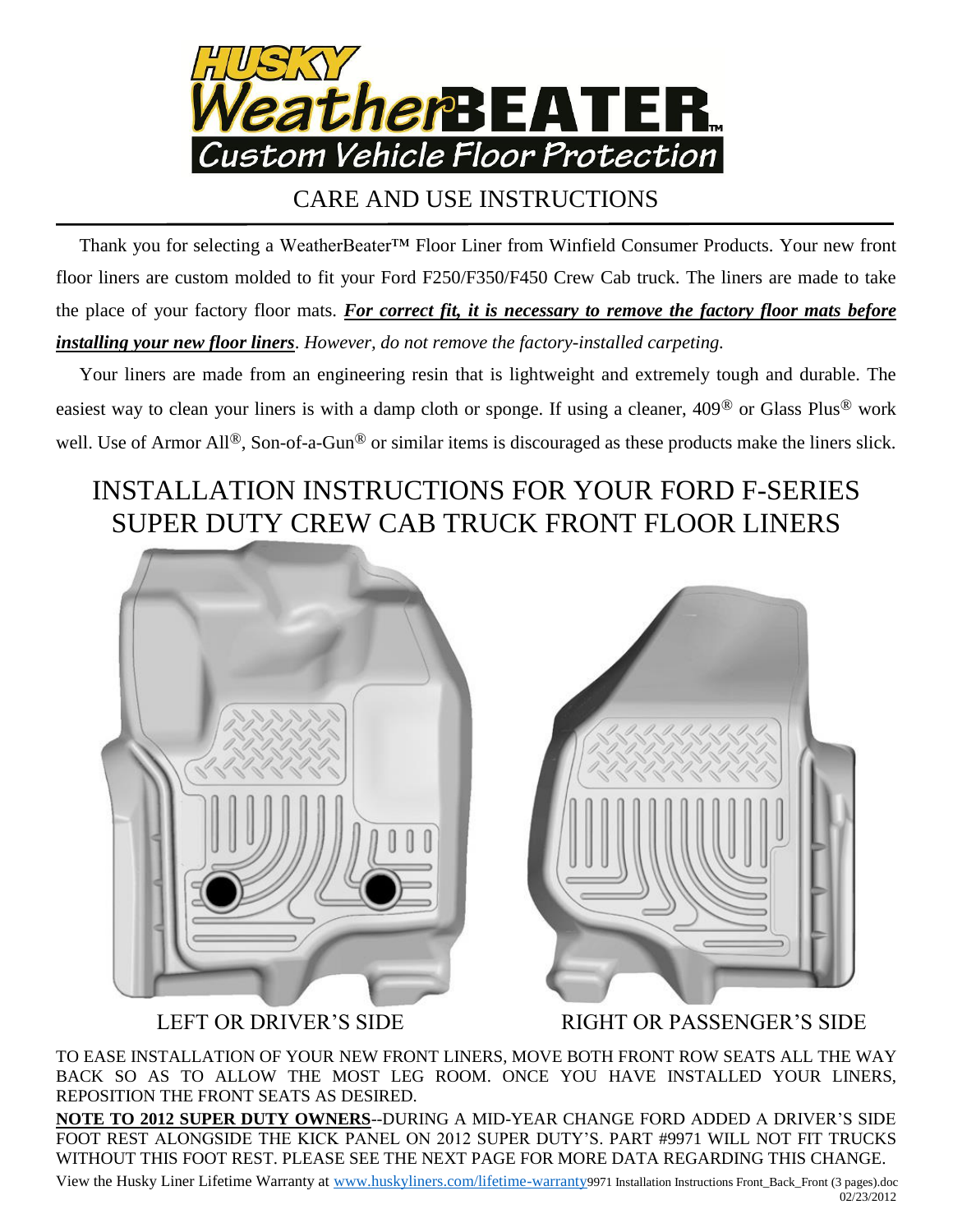

CARE AND USE INSTRUCTIONS

 Thank you for selecting a WeatherBeater™ Floor Liner from Winfield Consumer Products. Your new rear floor liner is custom molded to fit your Ford F250/F350/F450 Crew Cab truck. The liner is made to take the place of your factory floor mat. *For correct fit, it is necessary to remove the factory floor mat before installing your new floor liners*. *However, do not remove the factory-installed carpeting.*

 Your liner is made from an engineering resin that is lightweight and extremely tough and durable. The easiest way to clean your liner is with a damp cloth or sponge. If using a cleaner, 409® or Glass Plus® work well. Use of Armor All<sup>®</sup>, Son-of-a-Gun<sup>®</sup> or similar items is discouraged as these products make the liners slick.

## INSTALLATION INSTRUCTIONS FOR YOUR FORD F-SERIES SUPER DUTY CREW CAB TRUCK 2<sup>nd</sup> SEAT FLOOR LINER

FRONT OF VEHICLE



TO EASE INSTALLATION OF YOUR 2<sup>nd</sup> SEAT CREW CAB FLOOR LINER, FIRST MOVE THE FRONT SEATS TO THEIR MOST FORWARD POSITIONS. WITH THIS DONE, INSERT LINER IN VEHICLE THEN REPOSITION THE FRONT SEATS AS DESIRED.